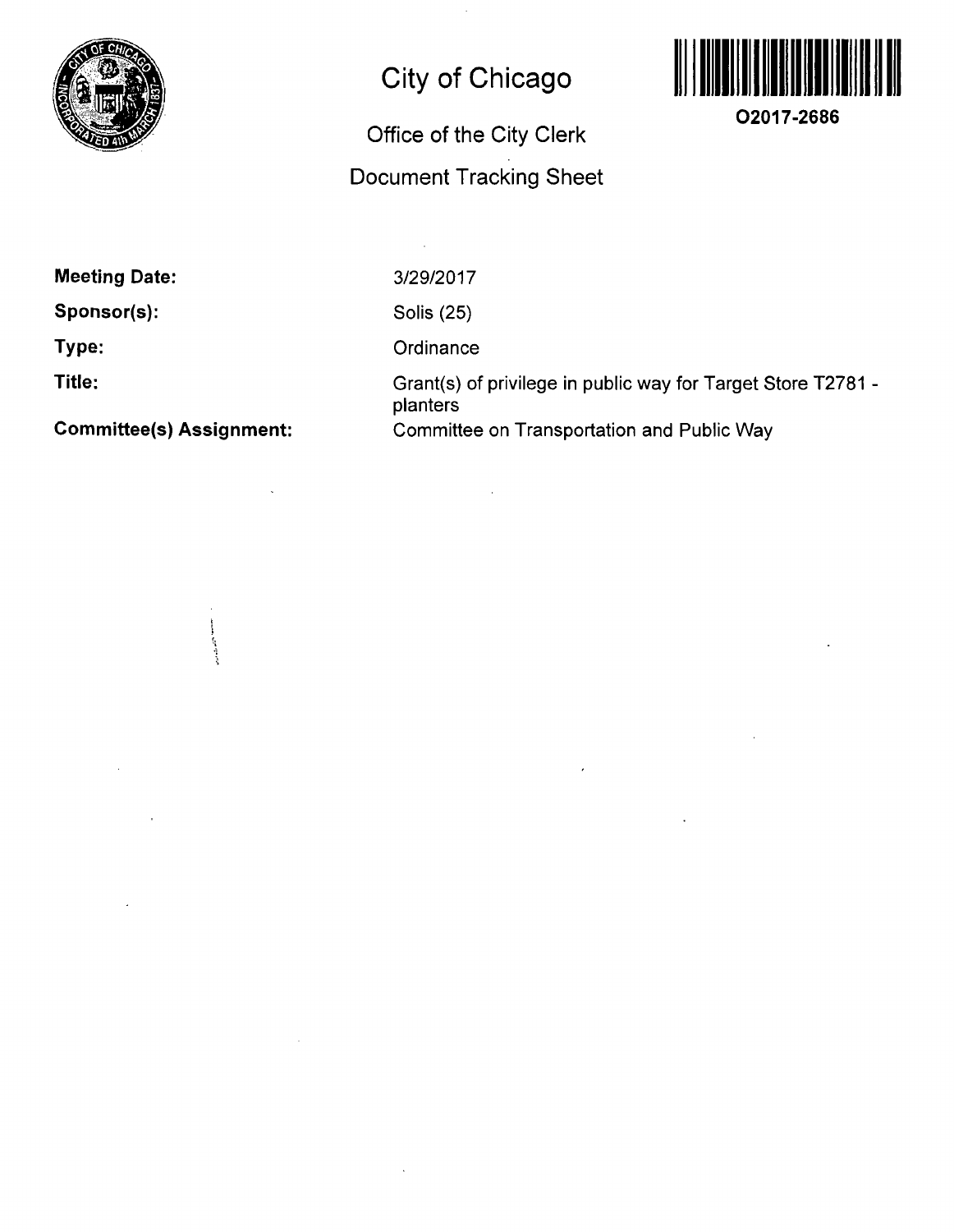**ORDINANCE** TARGET STORE T2781 Acct. No. 15538-20 Permit No. 1127078

Se It Ordained by the City Council of the City of Chicago:

SECTION 1. Permission and authority are hereby given and granted to TARGET STORE T2781, upon the terms and subject to the conditions of this ordinance to maintain and use, as now constructed, twenty-six (26) Planter(s) on the public right-of-way for beautification purposes adjacent to its premises known as 1101 W. Jackson Blvd..

Said Planter(s) at W. Van Buren Street measure(s): Thirteen (13) at fifteen (15) feet in length, and six (6) feet in width fora total of one thousand one hundred seventy (1170) square feet.

Said Planter(s) at S. Aberdeen Street measure(s):

Thirteen (13) at fifteen (15) feet in length, and six (6) feet in width for a total of one thousand one hundred seventy (1170) square feet.

Grantee must allow the required clear and unobstructed space for pedestrian passage at all times per rules and regulations approved by the Department of Transportation.

The location of said privilege shall be as shown on prints kept on file with the Department of Business Affairs and Consumer Protection and the Office of the City Clerk.

Said privilege shall be constructed in accordance with plans and specifications approved by the Department of Planning and Development and Department of Transportation (Division of Project Development).

This grant of privilege in the public way shall be subject to the provisions of Section 10-28-015 and all other required provisions of the Municipal Code of Chicago.

The grantee shall pay to the City of Chicago as compensation forthe privilege #1127078 herein granted the sum of zero (\$.00) per annum in advance.

A 25% penalty will be added for payments received after due date.

The permit holder agrees to hold the City of Chicago harmless for any damage, relocation or replacement costs associated with damage, relocation or removal of private property caused by the City performing work in the public way.

Authority herein given and granted for a period of five (5) years from and  $\cancel{\mathsf{a}}$ fter 09/08/2016.

Alderman

Daniel S. Solis 25th Ward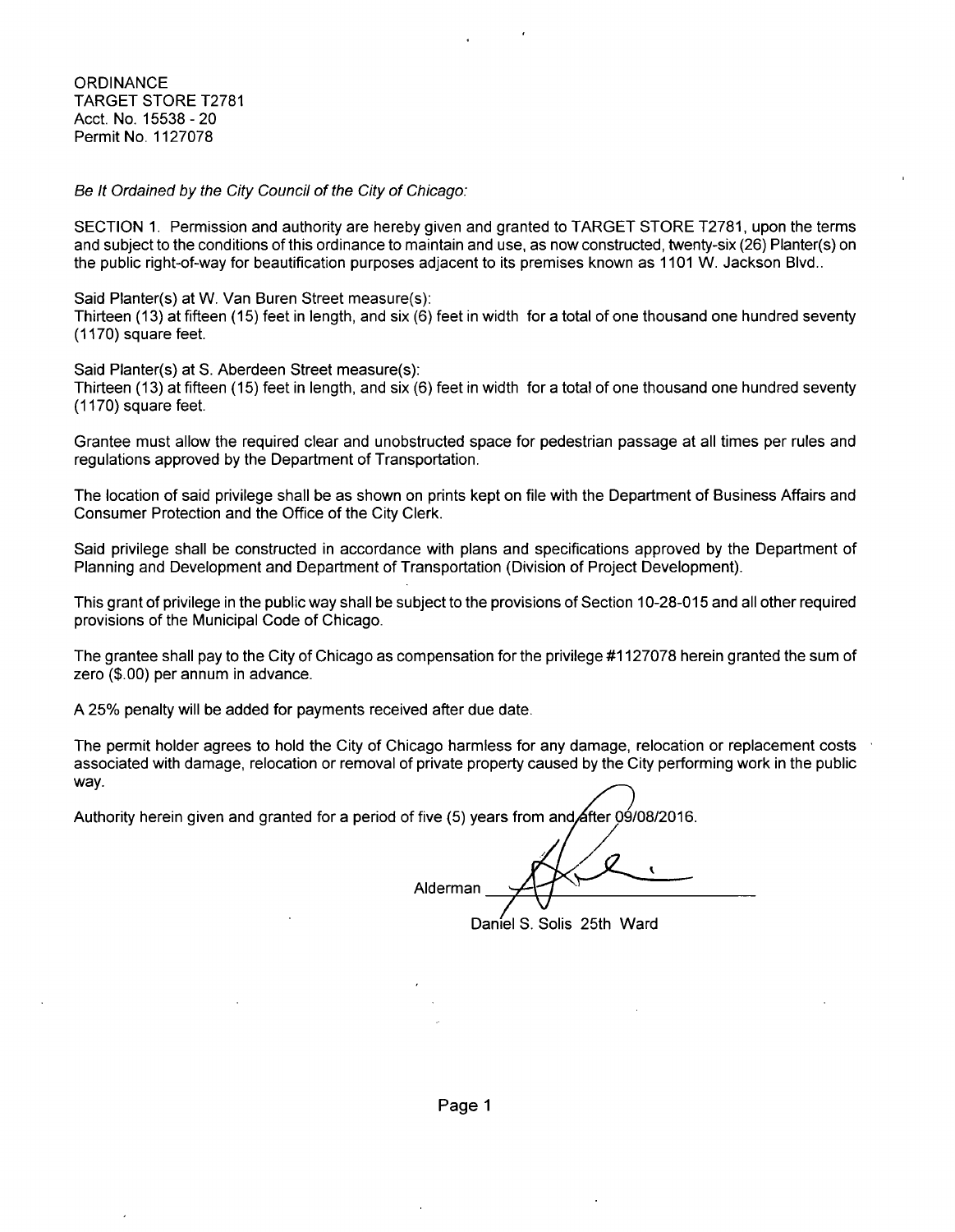